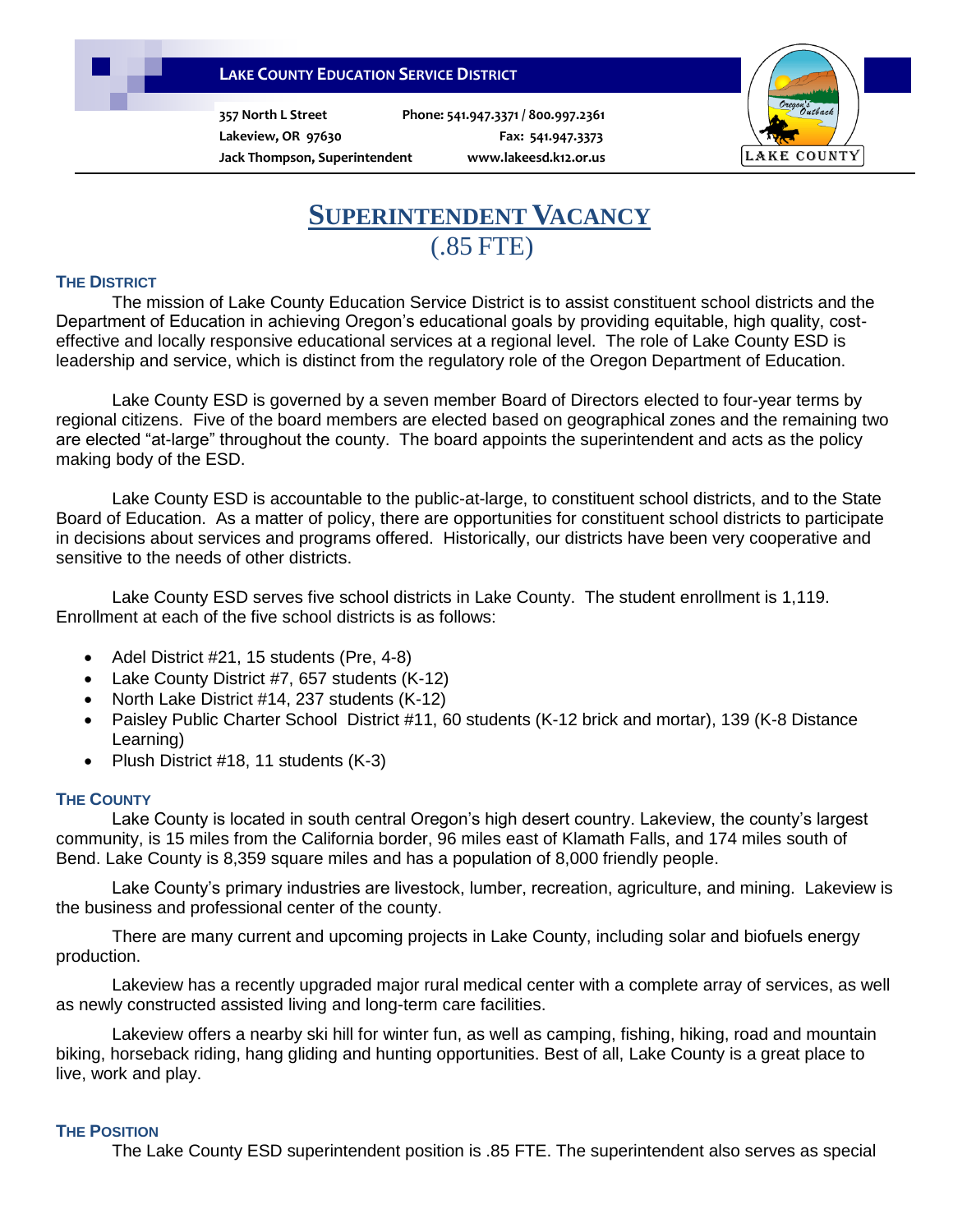education director, school improvement director, and administrator for Adel School Dist.

The superintendent will be responsible for managing a \$2 million general fund budget. Lake Co. ESD is one of five small ESDs in Oregon. Our funding is stable, but also offers the challenge of providing consistent sustainable services to our school districts.

The superintendent will oversee a staff of 19 employees (9 certified and 10 classified staff). The staff at Lake County ESD are a very professional and self-motivated group and take their charge to provide quality services to Lake County students seriously.

Lake County ESD provides resolution service support to 5 local school districts: Lake Co. SD #7, Paisley SD #11, North Lake SD #14, Plush SD #18, and Adel SD #21. The superintendent will be responsible for coordinating resolution services and collaborating with district administration to determine services to be offered.

 The Board of Directors expects that the superintendent will participate as necessary in Oregon Legislative Sessions involving ESD issues, specifically in regard to ESD funding, programs, regional services, as well as other educational issues as they arise.

Lake County is a low population county and qualifies for PERS exempt status.

#### **COMPENSATION**

\$90,000-\$99,000

#### **PERSONAL QUALIFICATION**

- Have strong personal and professional integrity and honesty.
- Have leadership characteristics and professional skills which promote confidence and respect.
- Have strong fiscal management and budgetary skills.
- Understand and appreciate the needs for ESDs in rural Oregon.
- Strong background in Special Education policy and procedure is highly desirable.
- Strong background in curriculum, instruction, and school improvement is highly desirable.
- Have excellent communication skills, both written and verbal.
- Have a strong investment in student success and value the role of special education for students with special needs.

### **EDUCATION & EXPERIENCE**

The candidate must:

- Hold or be eligible for an Oregon Superintendent License
- Successful administrative experience
- Successful teaching or teaching specialist experience
- Have a valid driver's license

#### **LEADERSHIP**

- Able to advocate for education both locally and legislatively
- Able to provide leadership and work cooperatively with Board, staff, and component school districts
- Able to develop trust among districts, staff, and public through honesty and fairness in all actions
- Demonstrates strong decision making skills and involves others in the decision making-process
- Maintains a high level of confidentiality in all aspects of ESD operations
- Has an open, honest, and supportive management style
- Upholds the standard of personal accountability for self and staff
- Able to manage people and resources well